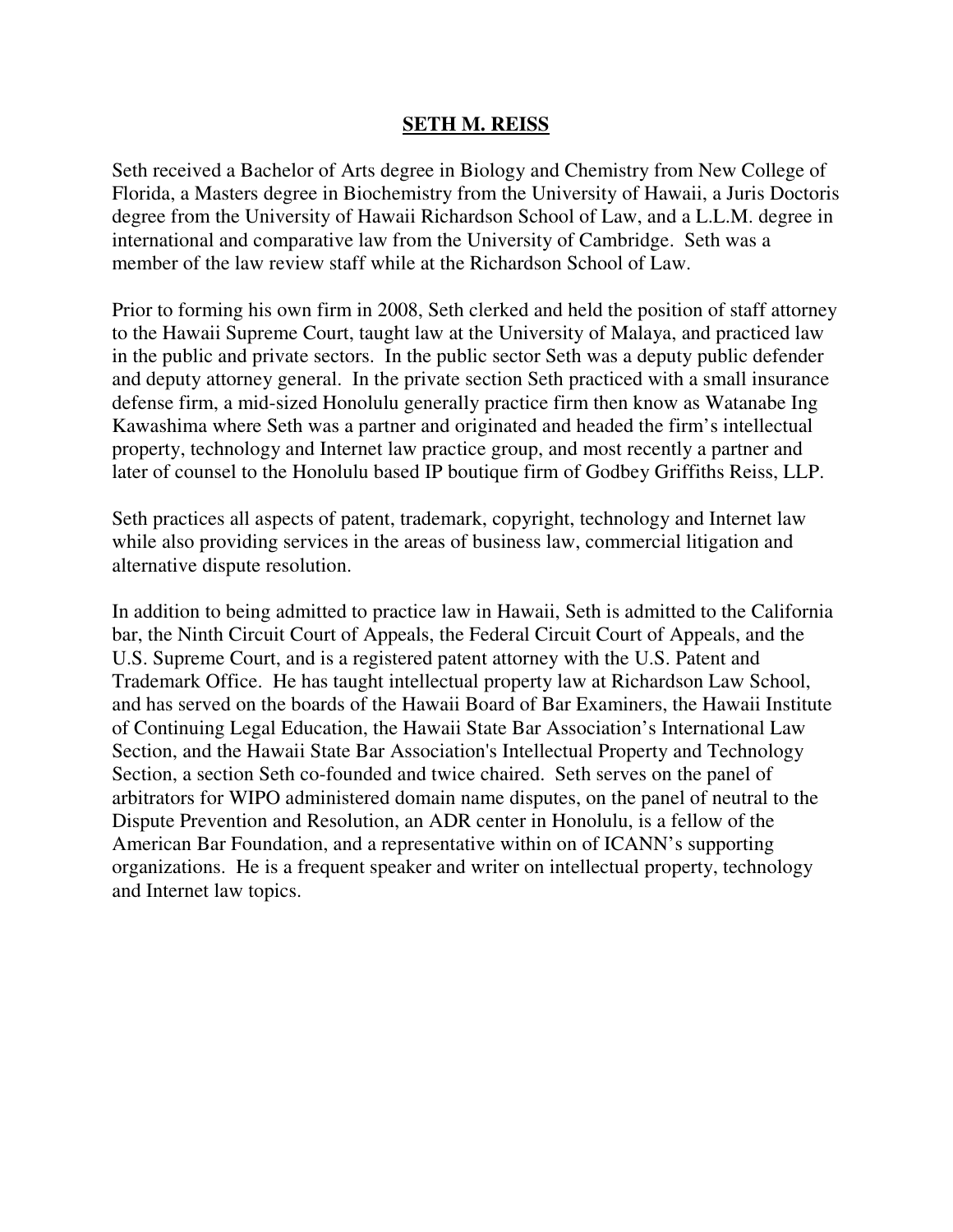### **EDUCATION**

| 1984 | L.L.M. | International & Comparative Law, University of Cambridge, England |
|------|--------|-------------------------------------------------------------------|
| 1980 | J.D.   | University of Hawai'i Richardson School of Law, Honolulu, Hawai'i |
| 1977 | M.S.   | Biochemistry, University of Hawai'i, at Manoa, Hawai'i            |
| 1974 | B.A.   | Biology & Chemistry, New College of Florida, Sarasota, Florida    |

### PROFESSIONAL QUALIFICATIONS

| 1980 | Licensed to practice law in Hawai`i                         |
|------|-------------------------------------------------------------|
| 1981 | Licensed to practice law in California (currently inactive) |
| 1981 | Registered Patent Attorney with the USPTO                   |
| 1983 | Licensed before the Ninth Circuit Court of Appeals          |
| 2003 | Licensed before the Federal Circuit Court of Appeal         |
| 2003 | Licensed before the U.S. Supreme Court                      |

## COMMUNITY POSITIONS

- 2008-Present Advisor, Eddie Aikau Foundation
- 2007-2009 Convener, Cambridge In America Hawai`i Chapter
- 2001-2005 President and Member, Board of Directors, Hawai`i Youth Opera Chorus, Honolulu, Hawai`i.
- 2000-2006 Member, Board of Directors, HiTech Quest, Honolulu, Hawai`i.